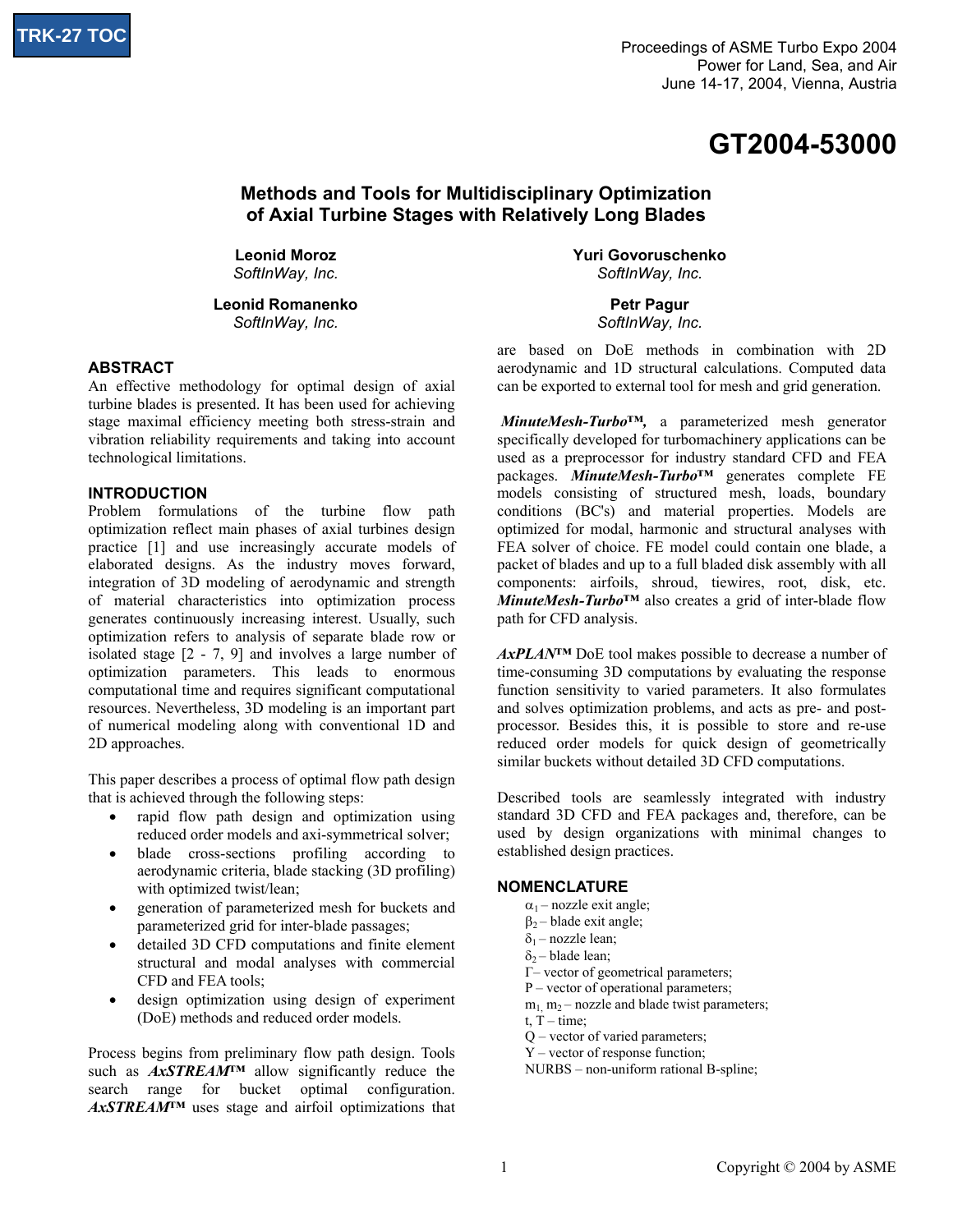# **GENERAL BLADE MDO SCHEME**

In a bulk of cases, turbine flow path multidisciplinary optimization (MDO) uses single-line approach that assumes certain airfoil parameterization, meshing of parameterized geometry model and separate utilization of the point solvers for aerodynamic, structural and other kinds of analysis [2-7]. Usually, choice of optimization method is reduced to a random search (as a rule, genetic algorithms) or to design of experiment with consequent solving the problem of optimization, Designer has to be able to control a module for building parameterized geometry by assigning the module's parameters, extracting the values of dependent variables from solvers and analyzing the solution in post processor.

Automatic optimization becomes possible if used meshers can, on one hand, interpret a format of parameterized element description and, on the other hand, create the meshes in a format that known commercial solvers can interpret. Clearly, MDO requires development of nontrivial software for data exchange arrangement between optimization module and solvers, and development of the custom meshing tools (Figure 1).



**Figure 1: General MDO scheme** 

In real design practice, MDO principles aren't bounded by 3D modeling and can be applied for reduced aerodynamic and other types of analyses.

In this paper we'll show how the general scheme presented in Figure 1 can be altered if MDO is applied to development of integrated program for axial turbine conceptual design. Software structure consists of the project database, propriety optimizer, embedded modules of turbine elements synthesis and analysis. Operation begins with examination of the multistage flow path and ends with the study of blades with variable cross-section. Solution of the analysis and optimization problems in multidisciplinary formulation including aerodynamic, strength and feasibility studies doesn't present any difficulties at each phase of the process.



**Figure 2: MDO scheme in integrated environment**

The scheme is simplified at the account of external solvers, optimizer and mesher dropout (Figure 2). The code can normally combine the interactive formulation of optimization problem and flexible control of the process within the framework of single problem solution.

As a whole, such an approach essentially accelerates all phases of the flow path design that precede full 3D analysis of the buckets, and provides with the design optimized for a majority of required parameters. This allows to minimize a quantity of time-consuming 3D computations in CFD and FEA modeling.

# **PROBLEMS OF RAPID FLOW PATH DESIGN**

Let's examine key phases of axial turbines flow path design with *AxSTREAM™.* Here the MDO-based approach is applied for all phases of design. The differentiation of *AxSTREAM's* optimization methods is in the capability to select an appropriate optimization task supplemented with interactive interference in a search process with simultaneous correction of the latter in order to find the solution most appropriate for designer.

# **Preliminary flow path design**

At this phase of design, a highly efficient multistage flow path that meets a set of technological and design requirements can be developed. The problem is formulated interactively by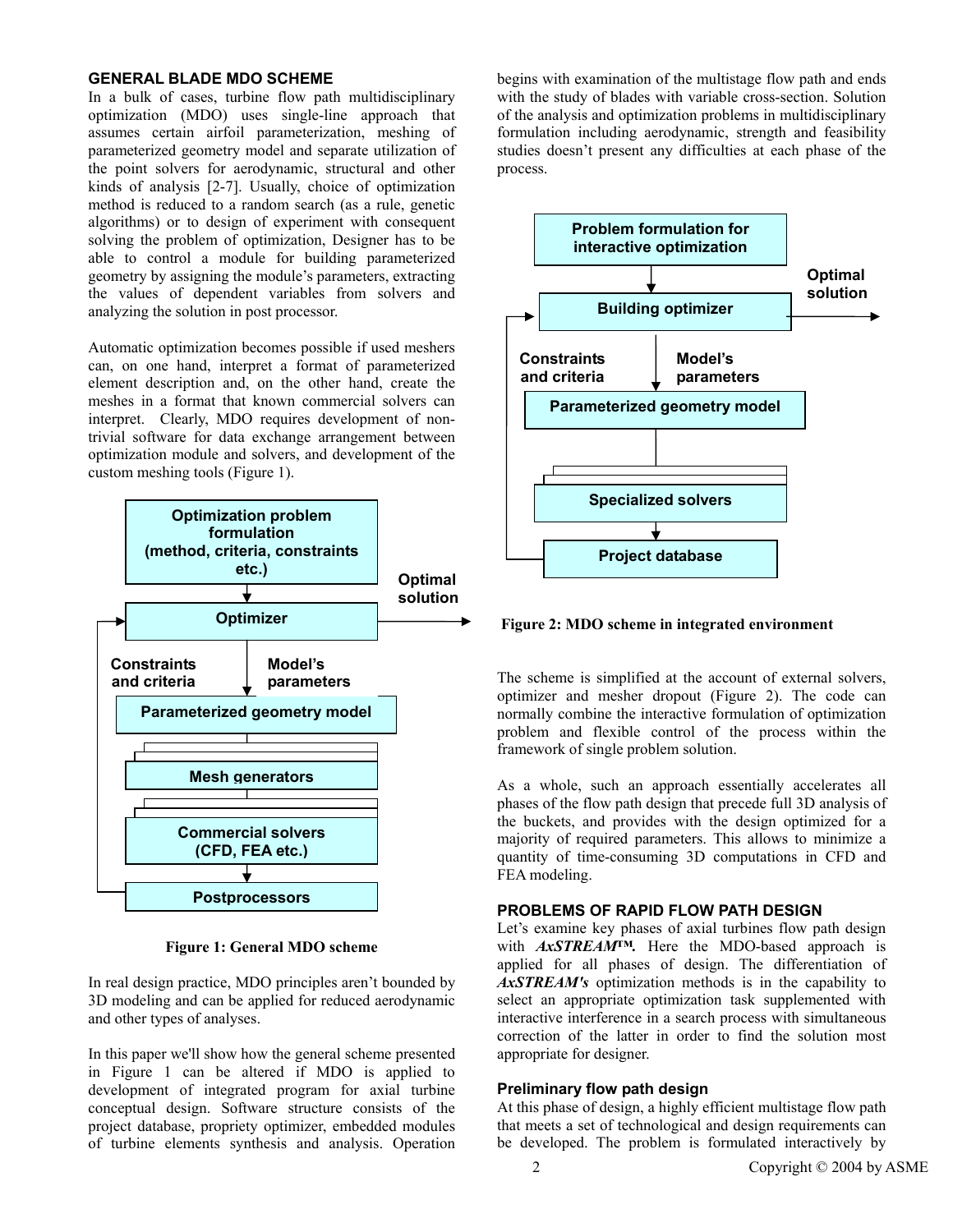selecting tasks to be addressed (e.g. steam or gas turbine, impulse or reaction turbine, etc.). First, section's efficiency is estimated approximately with empiric dependencies, then, more thorough stage-by-stage 1D analysis is carried out using reverse problem formulation. Random search with small set of principal parameters (up to 5) is applied for finding the optimal solution. This is convenient since the solution of reverse problems during stage calculation can be achieved rapidly including many certainly inadmissible combinations of chosen parameters. Usually, a number of computational points are estimated at hundreds that takes just a few seconds of computing time.

#### **Stage-by-stage optimization**

At the next phase of design, more elaborated optimization of each stage is conducted using reverse 1D aerodynamic and structural computations in combination with random search. Optimization tasks are divided into two groups. First one involves tasks in S1 planes (optimal chord and grid density determination). Second group contains the tasks in S2 planes (stage meridional dimensions, degree of reaction, etc.). Joint computation of the tasks from two groups is possible. Structural and vibration limitations are considered at this phase, that allow to address such aspects of design as, for instance, admissible ratio of blades and nozzles in a crown.

Computation of profiles geometry required for strength evaluation is carried out relatively to a method of profile determination technique: with empiric correlations (doesn't require profile configuration data), by standard profiles selection from profiles database or with the cascades profiled "on-the-fly". For this, the random search method of optimization is used again.

#### **1D off-design analysis and optimization**

The multistage flow path designed for indicated operation is analyzed in direct formulation with more accurate 1D solver that makes possible to include influence of throughseals leakage and fluid extractions, and compute axial forces at various values of operational parameters.

The problem can be solved in different formulations with:

- flow rate determination at assigned gas parameters at inlet of the flow path and pressure after it;
- determination of entry pressure that ensures assigned flow rate;
- correction of the nozzle flow exit angles that assures selected flow rate at assigned parameters at the flow path boundaries.

The last formulation is usable for solving different optimization tasks related to determination of the turbine geometrical dimensions and, strictly speaking, can't be considered as direct one, though practically the method of its solution doesn't differ from the first two formulations. We call this last formulation 'the problem of flow path designing calculations' [8].

Solution of the system of equations for 1D flow in axial gaps is based on minimization of sum of residuals squares by conjugated gradients method. It features very robust and fast algorithm for a wide range of operational points even for complicated flow path composed of dozens of stages.

Usage of DoE is completely justified for the design problems of multistage turbines flow path, functioning under variable conditions. The results of this methodology are quadratic dependencies of output parameters on geometrical *Г* and operational *P* factors

$$
N = F(\Gamma, P).
$$

These dependencies are the subjects of independent importance as they help to evaluate turbine sensitivity to variation of geometry and operational conditions. The response functions extracted (i.e. macromodels) can be stored and used repeatedly for solving the different problems including optimization.

By definition [1], multi-operational flow path optimization is a search for the parameters that can provide maximum of mechanical energy in time *T* or maximum of average capacity in the same period of time at operational conditions varied according to the law *Р (t)***:**

$$
N_{avg} = \frac{1}{T} \int_{0}^{T} F\left(\Gamma, P(t)\right) dt.
$$

Due to integration, operational variables drop out of the last formula and *Navg* is transformed into quadratic function of geometrical parameters only, which extremum can be easily find by random search.

#### **Axi-symmetrical analysis and optimization**

A special method for quasi-2D analysis of the blades twisting laws has been developed. The essence of the method lays in the stage computation with regard to clearances, augmented by an algorithm of ascertainment of streamlines' lean and curvature in computed cross-sections. The method was thoroughly validated by comparison of computational results with experimental data for various types of stages [1] and it was successfully used in comparative trials of baseline and optimized flow paths. Some additional data pertaining to the validation method is presented in Appendix 1.

The equations that describe the flow in axial gaps are presented as a system of ordinary differential equations for velocities and radii of streamlines. Stream function is chosen as an independent variable. The boundary problem is reduced to a system of non-linear equations solved with non-linear programming methods.

The method allows reliably analyze the stages with large angles of the flow path expansion and supersonic flow velocities, and uses the real fluids properties in a wide range of operational parameters variation.

 The problem formulations similar to 1D verifying analysis are also possible. Since computing of one of the alternatives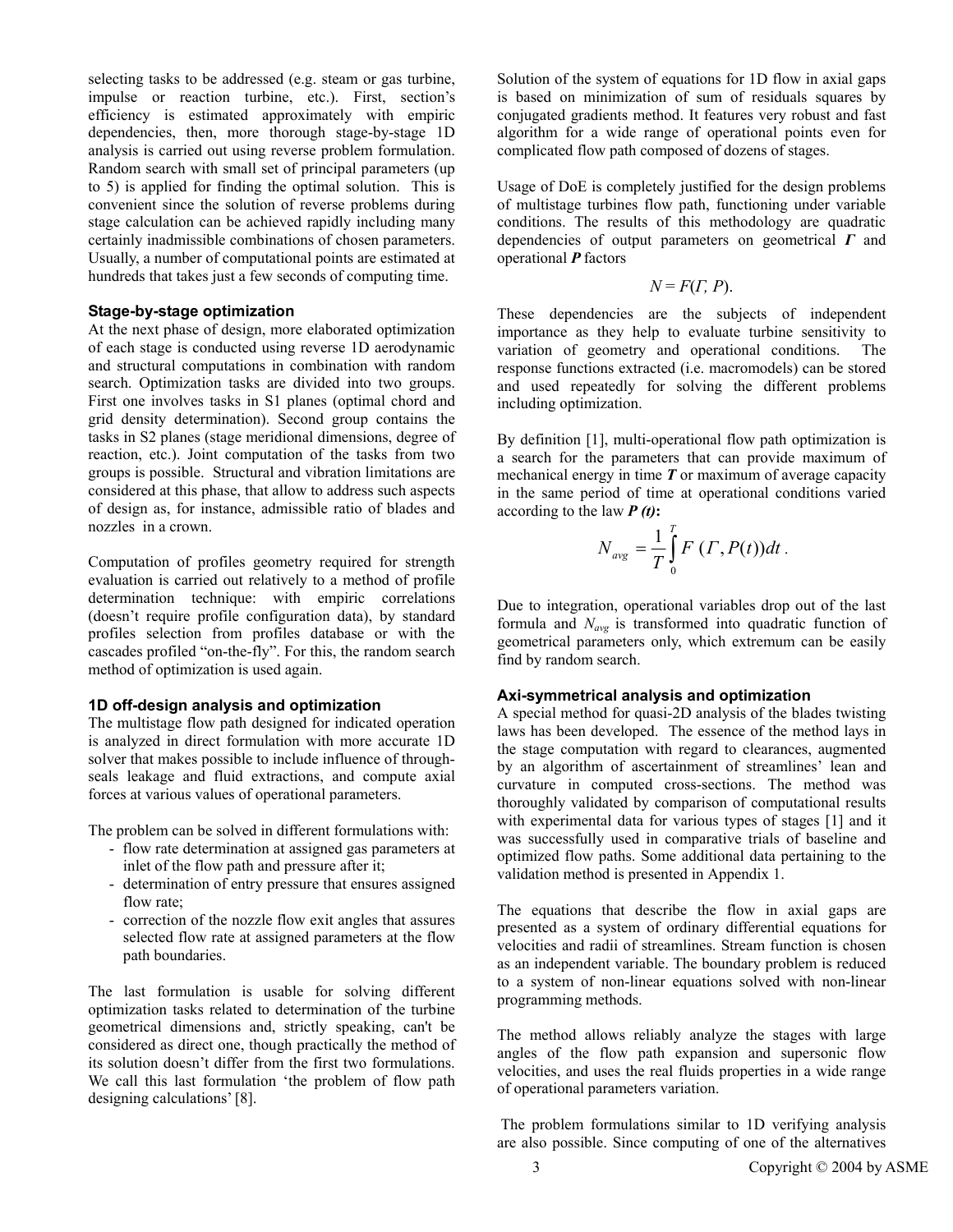takes several dozens of seconds, the random search for blade twist optimization becomes quite a time-consuming procedure since it requires at least hundreds of computations. The method that is far more effective is based on solving the problem by building response functions with the help of DoE method. A small set of the blade twist parameters is used just for several dozens of initial model computations. After this, the optimization with quadratic models is carried out just in a few seconds.

#### **BLADE PROFILING**

When optimal laws of the blades twist are defined, the airfoil design begins. The process includes flat sections profiling, parameters coordination along blade's height and blade surface forming. These phases are coupled and should be carried out iteratively.

#### **Blade-to-blade 2D profiling**

Experience shows that most effective way of blade profiling is interactive design supplemented with capability to describe profile's properties in generalized and intuitively clear for designer terminology [9]. Along with this, parameterization of the plain cascade for optimal profile shaping becomes possible. We use 7 characteristics for parameterization:

- relative pitch;
- incidence angle:
- geometrical exit angle;
- leading and trailing edge convergence angles;
- leading edge radius;
- leading edge stagger angle.

If the effective exit angle, thickness of the trailing edge, and the chord are given, then there is enough data for profile reconstruction with the method that relies on Bezier curves for description of the suction side (from trailing edge to the throat and from throat to the leading edge), and the pressure side, as well. Basic curves are built on 4 reference points in such a way so that boundary conditions at the points of conjugation are preserved (continuity of  $1<sup>st</sup>$  and  $2<sup>nd</sup>$  derivatives), and a minimum of maximum curvature is achieved. In the process of subsonic cascades profiling it is reasonable to compute potential streamlining, boundary layer and profile loss. The parameterization allows to effectively optimize plain cascades using comparatively small set of variables with the help of random search method. Here two criteria of optimality are used:

- geometrical: a minimum of maximum curvature of the suction and pressure sides;
- gasdynamic: a minimum of profile loss.

During optimization all physically unrealizable configurations are discarded, and restrictions on the profile's area are imposed. Finally, a quantity of admissible alternatives is significantly reduced and computing of several hundreds of points takes from a few seconds to several dozens of seconds.

In addition, manual profiling is available by changing the required parameters' values in the data grid.

# **3D-stacking**

Stacking stands for airfoil profiling using plain sections being translated in tangential and axial directions.

Usually, blade stacking is performed along radius on the leading/trailing edges or on the cascade center of mass. But it can be carried on a non-radial line or curve (to arrange a certain lean or sweep, for example) and even virtual arrangement of the cascades along the blade height is possible. Most easily airfoil profiling can be conducted with NURBS using even comparatively low order curves. Convenient and validated by practice steps for airfoil profiling are as follows:

- determination of appropriate method of stacking;
- estimation of basic profile parameters along blade height with empiric correlations;
- automatic cross-sections profiling and airfoil building as first approximation;
- visual inspection of the blade quality (smoothness, streamlining, stress radial distribution) and hands-on correction of cascade parameters variation along height;
- optimized profiling of sections and adjustment of cascade parameters variation along height if needed.

Complete blade automatic profiling requires 3D modeling of viscid flow with small number of airfoil parameters.

# **PARAMETERIZED MESH GENERATION AND 3D COMPUTATIONS**

Generation of finite element models for 3D computations is carried out on the basis of airfoil profiling data. This data defines point-to-point airfoil cross-sections configuration. For the sake of usability, the points are grouped as belonging to leading/trailing edges and pressure/suction sides of the blade. This information is added with parameters that define rim, band, root and hub, Figure 3. Mesh parameters are also included.

According to the airfoil cross-sections, an interpolating NURBS are computed, i.e. the surfaces in parametric space. Internal nodes are created by inwards interpolation between original nodes. The elements obtained at extreme sections of the airfoil are starting points for rim and band meshing. Fillets mesh is generated by transition of the nodes located near line of conjugated surfaces intersection to fillet surface with subsequent smoothing of the mesh near it.

The steps used for disk and root meshing are as follows:

- mesh extrusion along the line combined with mesh transformation;
- generation of the second order macroelements followed by their partition into the first order elements;
- elements deformation according to desired law.

In those regions, where closely located elements of blades are to be separated, a gap is introduced between them that exceeds inter-nodes distance and prevents merging.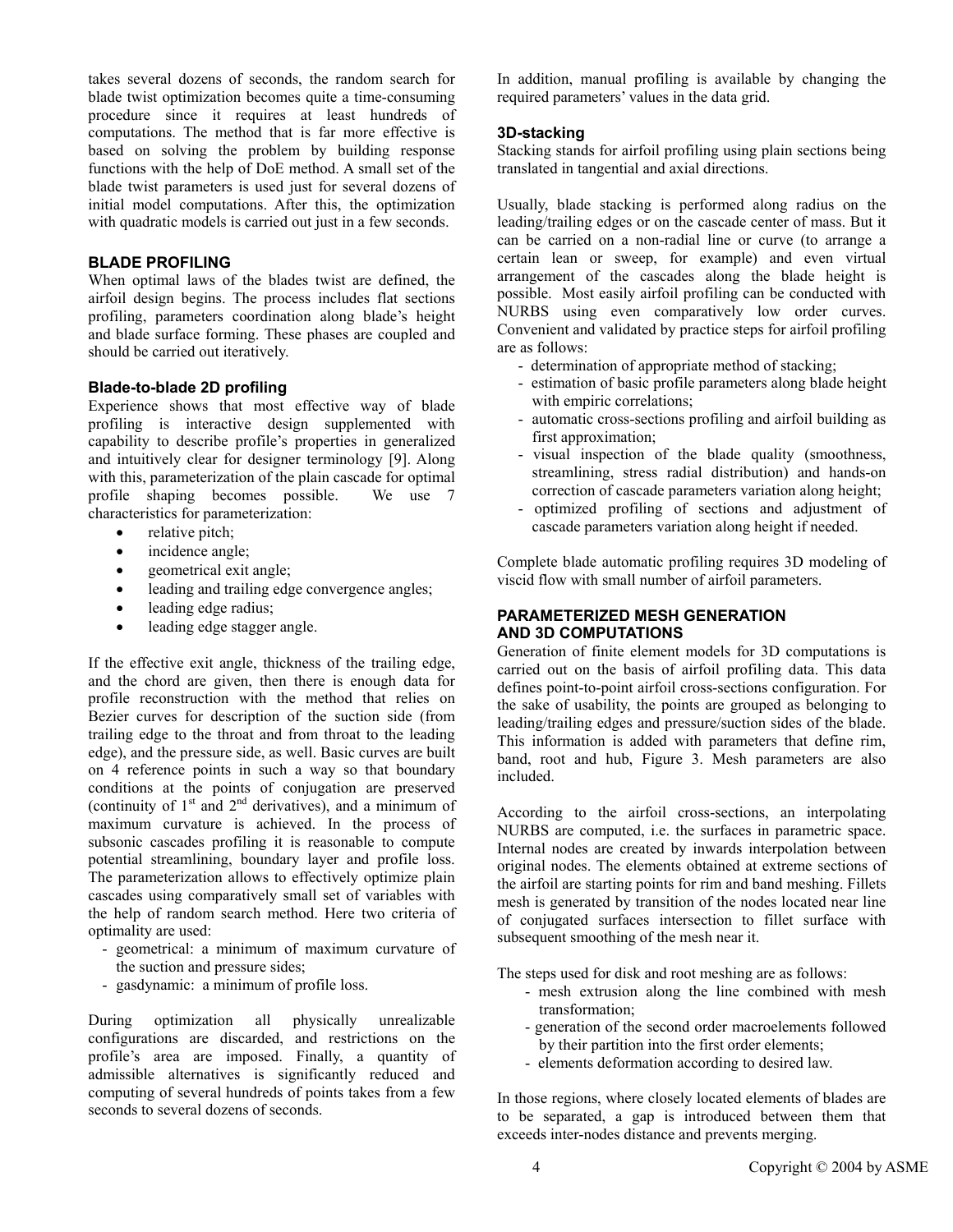

**Figure 3. Dialog of initial data input for blade rim** 

Mesh generated (Figure 4) is stored as an ANSYS commands text file that makes possible computing the airfoil stress-strain state caused by centrifugal inertia forces and steam pressure loads, and also carrying out modal analysis.



# **Figure 4. Mesh of finite elements for 4-blade packet and disk sector**

At this phase, computations with 3D models are used for verification of the data computed with reduced-order models.

The approach described for structured mesh generation of the blade will be further utilized for development of gasdynamic model of the channel. This will allow implementation of a complete cycle of airfoil optimization on 3D models.

# **OPTIMIZATION TECHNIQUES**

#### **Quasi***-***random search with Original (OMM) and Formal (FMM) Macromodels**

Such features of real design as multi-objectiveness, multiextremity, high dimensionality, intractability of computations, non-differentiability of target function or constraints, multivariable region of permissible values, uncertainty of zones, etc. and their combination dictate the choice of optimization methods. In complex cases it is more practical using a designer-computer dialog, rather than a fully automated search for the optimum. Designer's experience and intuition combined with computer capabilities in a number of cases allow to speed up the process noticeably. There are all kinds of random searches, which don't require any assumptions about the target function, need modest computational resources and are a good choice for practice-oriented optimal design in interactive implementation.

Random search based on so called Random Best Succession method (RBS) delivers most uniform results between all evenly distributed successions known [10], and fits well to solving the problems with several dozens of parameters and minimal requirements to smoothness of target function and constraints. This method, likewise the method of direct enumeration, is based on multidimensional regions examination, but in contrast with rectangular grids usage, the RBS search allows significantly reduce the quantity of computational points.

A search for extremum of intractable yet reasonably uniform functions can be expediently done using DoE methodology. An original function is replaced by its quadratic model extracted from results of numerical experiment obtained by computation of the function's values at strategically selected points. If constraints of the optimization are too complicated, they are also substituted by quadratic models and the optimization is performed for approximated target function and constraints with one of the non-linear programming methods. Such approach saves so much computational resources, that there is a great difference in computational times of the original function and its quadratic model. Sometimes, determination of more optimal combination of varied parameters requires development of a new macromodel within narrower vicinity of optimal obtained as the first approximation solution.

# **Design of numerical experiment**

The method relies on a set of "black box" correlations (exponential or polynomials, for example) with reduced (vs. full model) number of inner relationships. Formal macromodels (FMM) can be extracted from results of numerical experiments performed on the original models (OMM).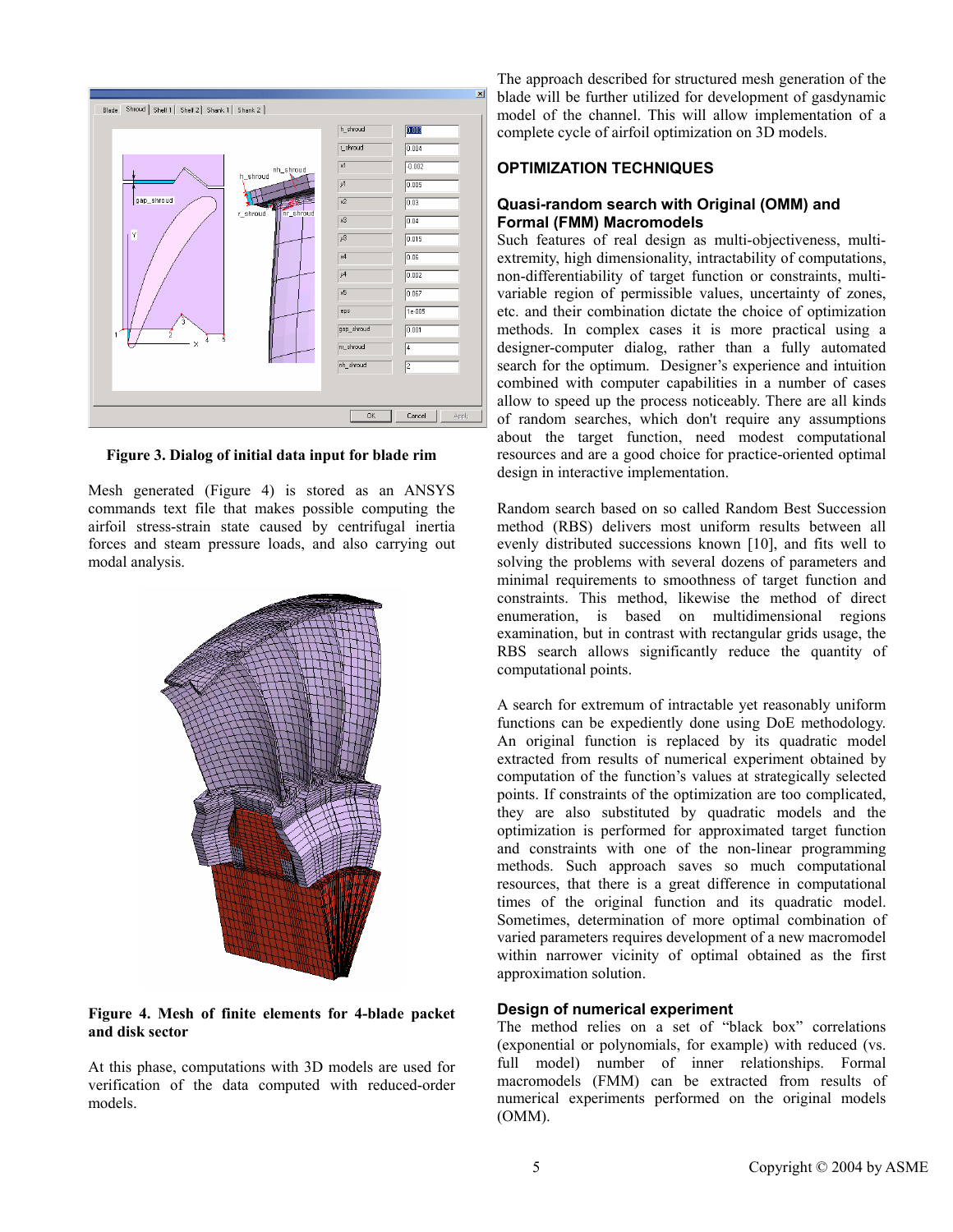To create FMM, one can apply DoE methodology and achieve critical reduction in the number of computational points, preserving minimal dimensionality of *Y* vector.

The following steps are required for FMM implementation:

- 1. OMM definition;
- 2. efficiency criterion selection;
- 3. selection of those OMM parameters that influence the efficiency criterion and need detailed examination, and forming a vector of varied parameters *Q*;
- 4. determination of the region of macromodeling (i.e. ranges of *Q-*vector components variation);
- 5. generation a matrix of experiment planning;
- 6. running numerical experiments and evaluation of components of the response functions making up vector *Y*′;
- 7. processing the results of experiment and extraction FMM coefficients.

Steps 1 - 4 couldn't be defined formally; hence, it is necessary to consider specific features of the objects for macromodeling and use accumulated engineering experience. The rest of the steps can be automated with *AxPLAN™* DoE tool that allows:

- formulation and planning of experiment;
- using *a priory* known information about correlations between varying parameters and characteristics of the studied object;
- processing of experimental results and extracting the macromodels from found correlations;
- macromodeling of the object characteristics:
- solving multi-criterion optimization problems including every possible constraint;
- visualization of the topology lines in the design space and their interactive examination.

The tool carries out DoE following Box-Benken's approximation plans and Rechtschafner's saturated quadratic plans. Each method has its *pro* and *cons*. For example, 16 numerical experiments are required in order to obtain the quadratic polynomial form of four independent parameters for Rechtschafner plan. Box-Benken's plan requires 25 experiments for the same case. Maximal dimension of the vector of independent parameters is up to 20 variables.

*AxPLAN™* can be used for complex analysis and optimization of multistage axial turbine flow paths operated under varying loads.

Independent variables include both geometrical and operational parameters; dependent variables or state functions are computed with different models, e.g. weight, efficiency, stresses, eigen frequencies, etc.

At the first phase, numerical experiment is planed with regard to salient features of the task. Then, complex verifying computations are carried out for different

regimes of turbine operation. The computational results are transferred back to *AxPLAN™* for evaluation of macromodels' adequacy, interactive analyses and different kinds of optimization. Parameters variation ranges and their interaction can be re-defined, and the described process is repeated.

The procedure of optimization with DoE technique becomes most effective when DoE engine is integrated into design tool. Integrated database provides a designer with flexibility to select sets of dependent and independent variables, run computations at designer's request, immediately process and visualize the results computed, formulate and solve optimization tasks with macromodels, store, load and reuse data for repeated analyses of developed macromodels.

#### **EXAMPLE OF DESIGN**

As an illustration of these optimization and design principles, let's follow basic phases of design of 12MW axial gas turbine flow path with *AxSTREAM™* software suite.

In this case, the flow path design is performed automatically using such parameters as pressure and temperature at inlet, mass flow rate, speed of rotation, capacity, diameter, etc. as given.

Procedure of preliminary design provides a designer with the draft of 3-stage flow path presented in Figure 5.



# **Figure 5. Draft of gas turbine flow path designed with AxSTREAM™**

Let's consider more closely design of the last stage that differs by relatively long buckets and substantial flow path expansion. Figure 6 shows profiles in the stage meanline section. Dimensions of chords and blading ratio are obtained by optimization with regard to strength and vibration constraints.

Axi-symmetric analysis was carried out on 10 streamlines for different  $\beta_2$  at mean radius and blade twist laws defined as parametric dependencies [*r mctg*β*=const*] and constant angles of nozzles  $(\delta_i)$  and blades  $(\delta_2)$  lean along height.

Computations assume fitting  $\alpha_l$  angle at mean radius to provide indicated flow rate with assigned parameters at the stage entry and exhaust.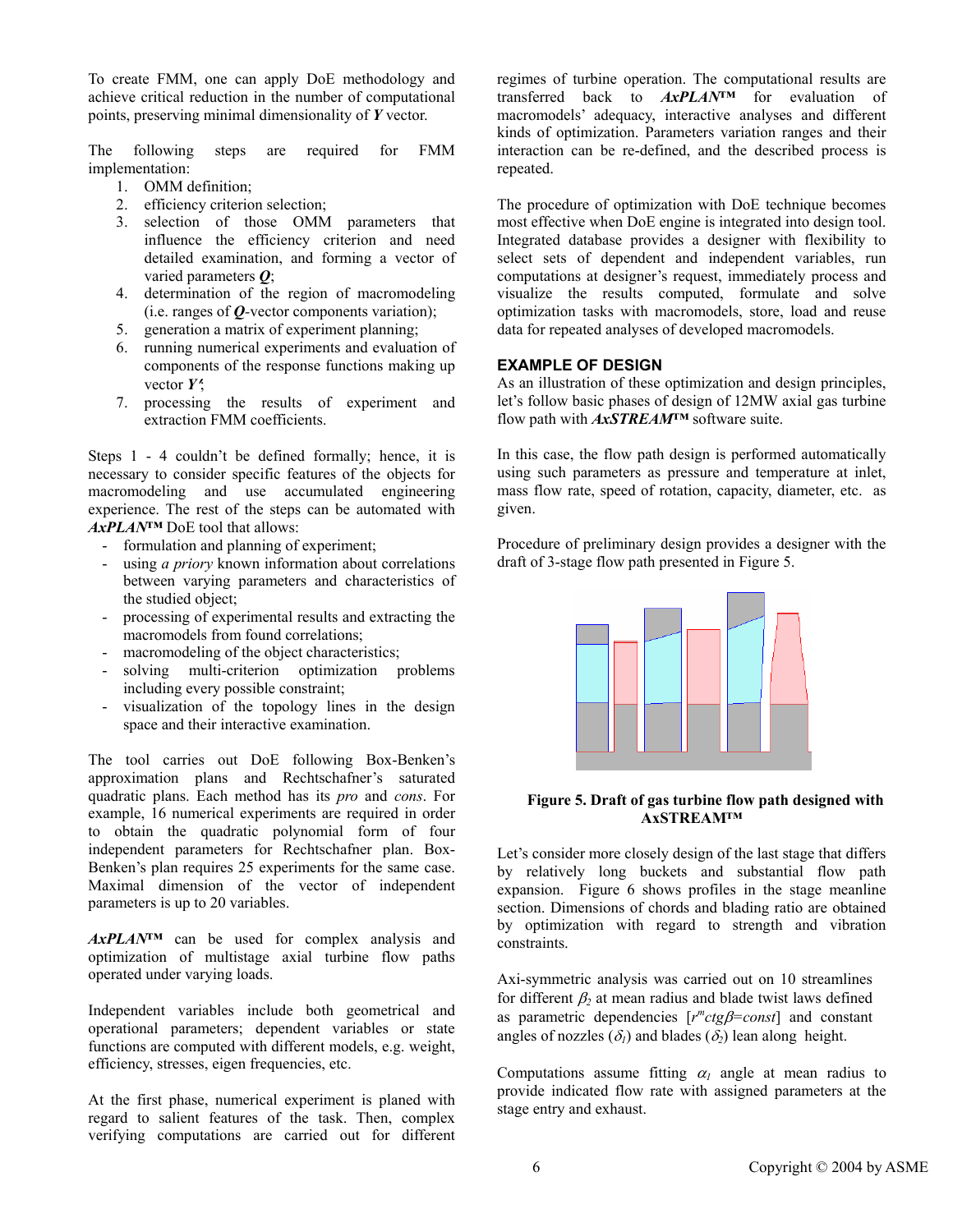Blade entry camber angle is assumed to be equal to flow incidence angle. The original design of the stage has no lean, and blade twist parameters were taken as  $m_1=0$ ,  $m_2=$ *-*1 (i.e. twisting according to the law of constant vorticity).

With *AxPLAN™* and *AxSTREAM™* solvers, we built 5 parametric quadratic macromodel of gas turbine last stage that closely fit the original model data. At that, maximum of intrinsic efficiency was taken as the criterion for the blade twist optimization.



**Figure 6. Profiles at mean radius of the last stage** 

Detail description of twist laws optimization procedure is presented in Appendix 2.



**Figure 7. Streamlines and angles of the optimized last stage** 

Optimization with *AxSTREAM™* was conducted mainly in automated mode except for marginal changes of nearhub and peripheral cross-sections correction fulfilled with procedures of optimal design described above, Figure 8.

Optimal stage efficiency obtained with FMM was 83.80%, stagnation efficiency, i.e. efficiency calculated on the basis of stagnation parameters at the stage exit was 96.20%.

Computations for the same point with original model provided 83.74% and 96.17%, respectively. Comparison with original stage design demonstrates that optimization on static parameters made possible efficiency increase from 82.0% to 82.7%. An optimum is inside the selected range of independent variables variation. The optimized design features reduced reaction degree and close to axial flow exit angle.

The results of profiling shown in Figure 9 demonstrate minimal aerodynamic losses and meet stress and vibration constraints. As a reference, the data extracted from analysis with ANSYS on finite element model built with the help of *MinuteMesh-Turbo™* is presented in Table 1.



**Figure 8. Extreme sections of LSB** 

Maximum stresses computed with 1D model are  $2.5 \cdot 10^8$  Pa and almost constant along blade height. Von Misses stresses are shown by contour plot in Figure 9.

| Parameter                | Max                       | Von<br>Mises          | <b>Basic</b>      |
|--------------------------|---------------------------|-----------------------|-------------------|
| Solver                   | tensile<br>stress<br>(Pa) | <b>Stress</b><br>(Pa) | frequency<br>(Hz) |
| A x STREAM <sup>TM</sup> | $2.5 \cdot 10^8$          | $2.5 \cdot 10^8$      | 368               |
| <b>ANSYS</b>             | $14.8 \cdot 10^8$         | $2.5 \cdot 10^8$      | 426               |

**Table 1. Blade structural characteristics according to reduced order (***AxSTREAM™)* **and detailed 3D (ANSYS) models.** 

Zones where stress state is essentially three-dimensional (stress concentration at fillets) are located near blade rim and band. That is why there is a big divergence between 1D and 3D results.

As it is shown in the Table 1, Von Mises stresses defined with 1D and 3D models are identical.

Comparison of single blade basic frequency as function of centrifugal forces shows near 15% discrepancy between reduced order and 3D analyses.

Significant difference in maximum tensile stress is caused by stress concentration at the joint point of blade tip and shroud that is taken in account in 3D model and ignored in reduced order model.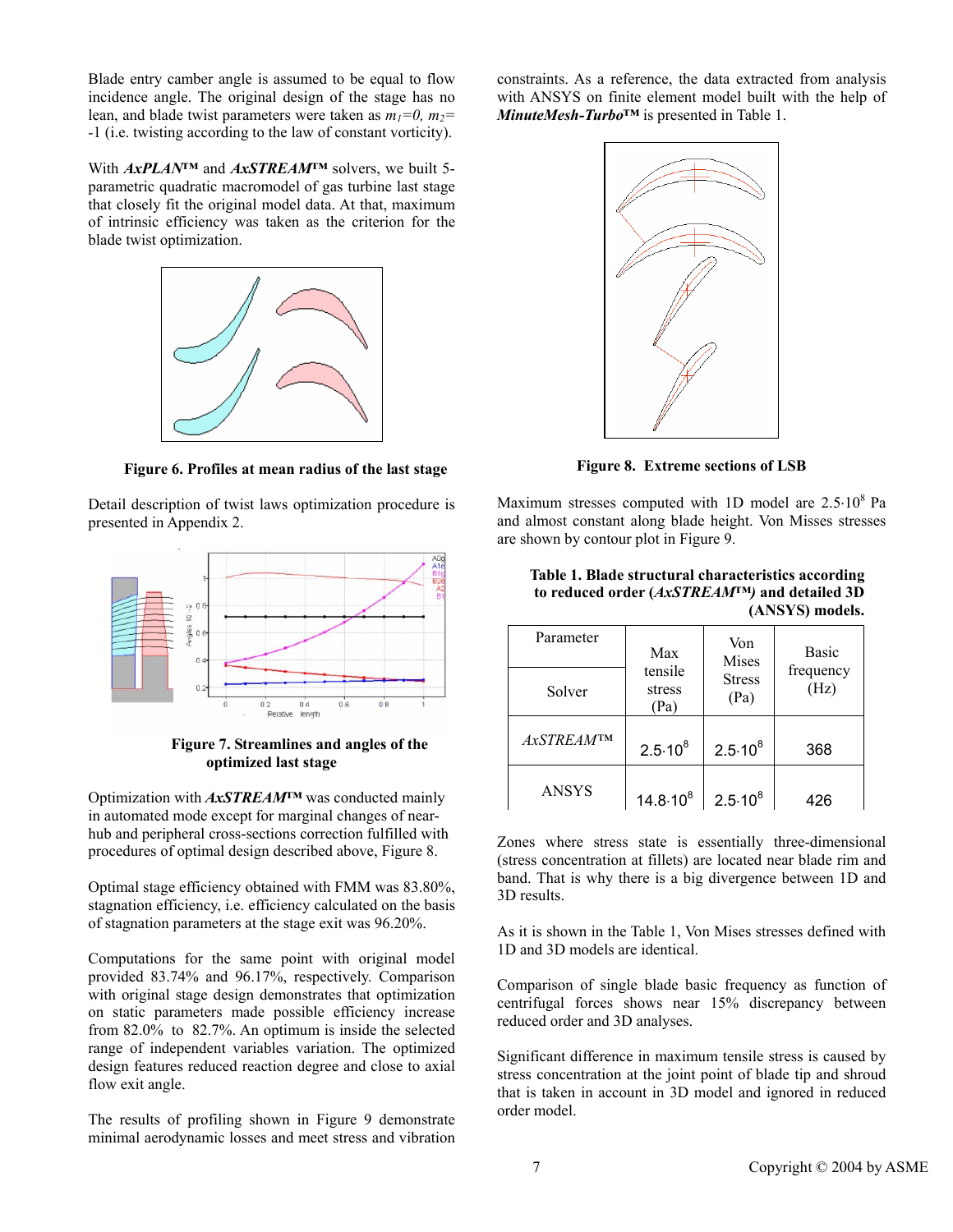As a whole, a sufficient agreement of data obtained between 3D and reduced order models warrants usage of the latter in MDO of the axial turbine flow path.



**Figure 9. Distributions of last stage buckets profile sections area and tensile stress (Above - with** *AxSTREAM™,* **below – with ANSYS)** 

#### **CONCLUSIONS**

Experience gained by turbine flow path design with designer-oriented software tools described in this paper demonstrates benefits of applying reduced-order modeling approach for the flow path parameters optimization. This approach has been successfully used for anew designed turbines and modernized ones. Techniques used for optimal solution searching (DoE, random search in combination with interactive interface) can be applied to 3D optimization process. In order to address the turbine blades MDO problems with commercial CFD and FEA packages, specialized 3D mesh generators have been developed. Also specialized pre- and postprocessors facilitating parameterization and blade data transfer to a mesher and from a solver to the optimization module have been reported.

# **REFERENCES**

1. A.V. Boiko, Yu.N. Govorushchenko. "The Theory of Axial Turbines Flow Path Optimal Design Basics." – Kharkov, Vischa Shkola, KhSU 1989. - 217 p. (in Russian)

 2. B. H. Dennis, Z.-X. Han, I. N. Egorov, G. S. Dulikravich, C. Poloni, Multi-objective optimization of turbomachinery cascades for minimum loss, maximum loading, and maximum gap-to-chord ratio, AIAA Multidisciplinary Analysis and Optimization Conference and Exhibit, Long Beach, CA, September 5-8 (2000).

 3. Yiu, K. F. C. and Zangeneh, M., "A 3D Automatic Optimization Method for Turbomachinery Blade Design," *Journal of Propulsion and Power*, Vol 16, No. 6, 2000, pp. 1174-1181.

4. Janus, J. M. and Newman III, J. C., "Aerodynamic and Thermal Design Optimization for Turbine Airfoils," AIAA 2000-0840, January 2000.

5. R. Dornberger, Peter Stoll and Dirk Büche, Multidisciplinary Turbomachinery Blade Design Optimization, 38th AIAA Aerospace Science Meeting, Reno, 2000.

6. Shahpar, S., 2001, "Three-dimensional Design and Optimisation of Turbomachinery Blades using the Navier-Stokes Equations", ISABE 2001-1053, *proceedings of 15<sup>th</sup> ISABE conference*, Bangalore, India.

7. Oyama, A, Liou, M.-S., and Obayashi, S., Transonic Axial-Flow Blade Shape Optimization Using Evolutionary Algorithm and Three-Dimensional Navier-Stokes Solver," AIAA Paper 2002-5642, 2002.

8. A.V. Boiko, Yu.N. Govorushchenko. "The Problems of Axial Turbine Stages Design" Proceedings of USSR Academy of Science, No. 3, 1985, pp. 134-140. (in Russian)

9. A.V. Boiko, Yu.N.Govorushchenko, S.V. Yershov, A.V. Rusanov and S.D. Severin. "Aerodynamic Computation and Optimal Projection of Turbomachine Flow Paths." - Kharkov, NTU "KhPI" 2002. - 356 p. (in Russian)

10. I.M. Sobol, R.B. Statnikov. "Optimal Parameters Determination in Multi-Criteria Problems". Moscow, Nauka, 1981, pp. 110. (in Russian)

11. Craig H. R. M., Cox H. J. A. Performance Estimation of Axial Flow Turbines. The Inst. Of Mech. Eng/ Proc, 1970/71, vol. 185, 32/71, P. 407-424.

# **Appendix 1**

# **Validation of 1D and 2D modeling accuracy**

Accuracy of 1D and 2D procedures for flow path calculations is defined by the confidence level of empiric models applied for determination of cascades friction losses, leakages, etc. The loss calculation methods were selected after comparison of wind channel test results for plain cascades, field tests of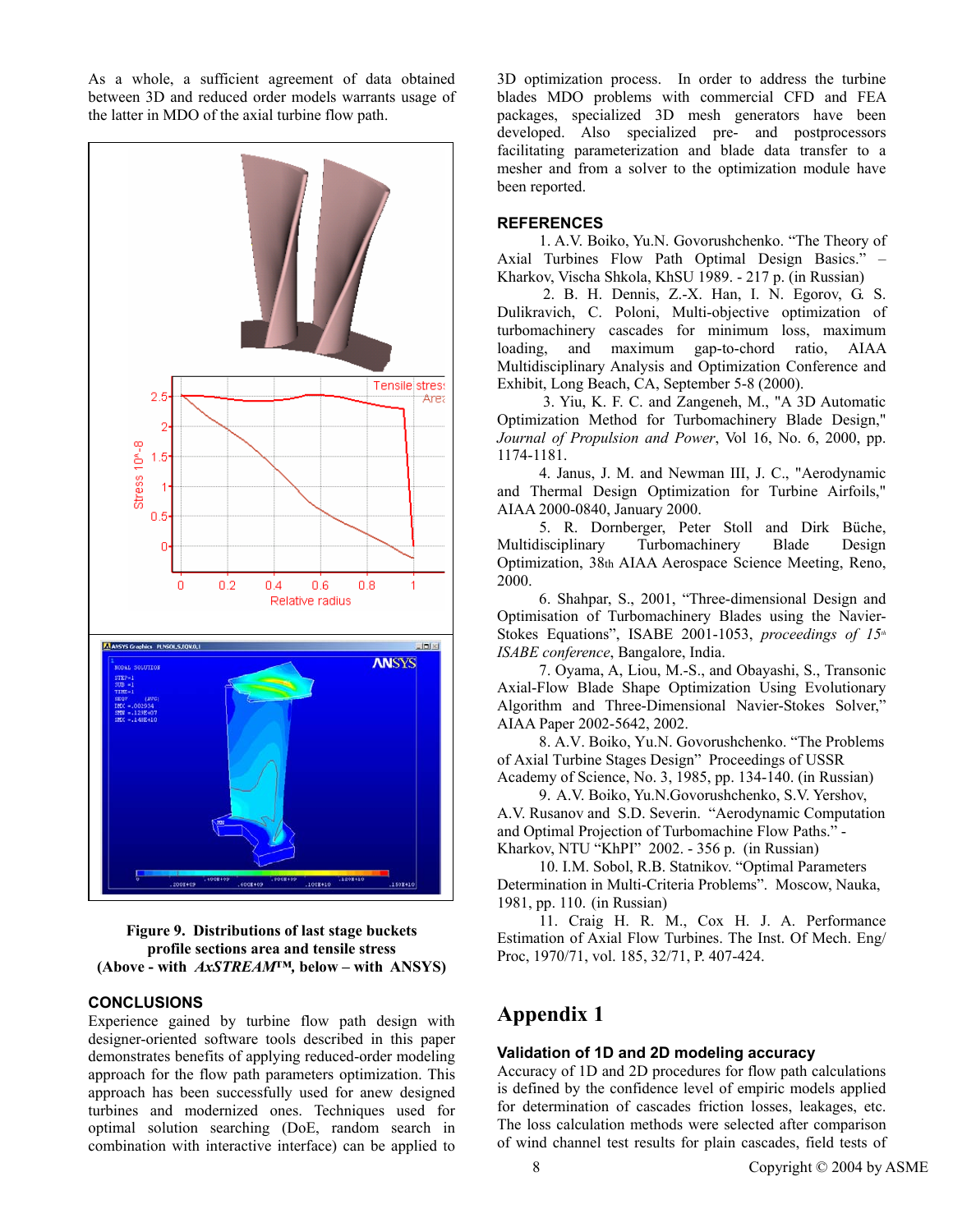stages and modules and numerical modeling results. In particular, we came to the conclusion that in most cases Craig & Cox method [11] provides quite reasonable accuracy of cascades efficiency estimation.



# **Figure10. Large steam turbine last (5th) stage efficiency calculated with 1D and axi-symmetric models at different steam volume flow rate**

Our experience of computational results validation against experimental data and subsequent modification of the modeling methods assures trustworthiness of the *AxSTREAM* for the flow path analysis and optimization including off-design operation (Fig.10).

# **Appendix 2**

# **Procedure for blade twist optimization for a stage with** *AxSTREAM*

At the first glance, the optimization procedures integrated in flow path design process may seem too complex and beyond common end user comprehension. In practice, *AxSTREAM* operates with conventional turbine designeroriented terminology and "walks" designer through all phases of computations that in particular include the following:

 - selection of 1D or axi-symmetric problem formulation , Fig. 11;

 - assignment of independent variables and response functions for building the formal models with the help of DoE methodology, Fig. 12;

 - selection of parameters variation ranges for creation of quadratic models and estimation the error of approximation, Fig. 13 and 14;

 - optimization problems formulation and solution with formal models and subsequent results verification with baseline model, Fig. 15.

In the example discussed here, such blade twist parameters  $(m_1, \beta_{2mid}, m_2)$  and blade lean angles) should be found that could provide maximum efficiency at constrained hub reactivity, Fig. 15.

The results of computation with original model, Fig. 17, and formal, Fig. 16, models at the optimal point have a good convergence.

| heretions                |             |                                                         |                                                          | Problem type       |                                                                                                                                                                                  |  |  |
|--------------------------|-------------|---------------------------------------------------------|----------------------------------------------------------|--------------------|----------------------------------------------------------------------------------------------------------------------------------------------------------------------------------|--|--|
|                          | Value       | $\blacktriangle$                                        |                                                          |                    |                                                                                                                                                                                  |  |  |
| Number of bounda -       | 30          |                                                         | Method of boundary conditions assignment in the 2nd cut  |                    |                                                                                                                                                                                  |  |  |
| Number of iteration $ -$ | ō           |                                                         |                                                          |                    | $\overline{\phantom{a}}$                                                                                                                                                         |  |  |
| Number of iteration -    | 10          |                                                         | Method for computing of flow inclination in skew section |                    |                                                                                                                                                                                  |  |  |
|                          |             |                                                         |                                                          | By energy equation |                                                                                                                                                                                  |  |  |
|                          |             |                                                         |                                                          |                    |                                                                                                                                                                                  |  |  |
|                          | Value       | ۰                                                       | Coeffitient                                              |                    | Vakan<br>$\hat{z}$                                                                                                                                                               |  |  |
| deg                      | 25.477673   |                                                         | LO                                                       | $\sim$             | 1,000000                                                                                                                                                                         |  |  |
| $-$                      | 0.000000    |                                                         | L1                                                       | ÷                  | 10.000000                                                                                                                                                                        |  |  |
| deg                      | 26.908251   |                                                         | L2                                                       | -                  | 10.000000                                                                                                                                                                        |  |  |
| $\overline{a}$           | $-1.000000$ |                                                         | L3                                                       | -                  | 10.000000                                                                                                                                                                        |  |  |
| deg                      | 0.000000    |                                                         | Flow rate through bac kg/s                               |                    | 0.150000                                                                                                                                                                         |  |  |
|                          |             | ×.                                                      | Relaxation coefficient ' -                               |                    | 0.100000<br>×                                                                                                                                                                    |  |  |
|                          |             | Assignment of cascade angles by formula r m ctgB=const. | ×                                                        |                    | With determination of A1 avg angle, the angles defined by formula r^m ctg ><br>Assumed zero curvature at streamlines<br>Weight coefficients for boundary-value problem solution. |  |  |

**Figure 11. Selecting problem formulation for stage axisymmetric analysis** 



# **Figure 12. Assignment of the type of model and independent variables**

| Var. Name          |     | Min         | Max       |
|--------------------|-----|-------------|-----------|
| m 1                |     | $-2.000000$ | 1.000000  |
| m2                 |     | $-1.100000$ | 0.000000  |
| Lean1              | dea | $-5.000000$ | 10.000000 |
| Lean2              | dea | $-5,000000$ | 10.000000 |
| B <sub>2</sub> mid | dea | 24.245210   | 29.633034 |

#### **Figure 13. Selecting ranges of independent variables variation**

In conclusion, a geometric interpretation of the optimal solution on the plain of blade twist parameters  $m_1$   $\mu$  m<sub>2</sub> is presented, Fig. 18. It demonstrates how sensitive the efficiency to blade twist variation is, and how seriously a constraint on hub reaction degree impacts the optimal solution.